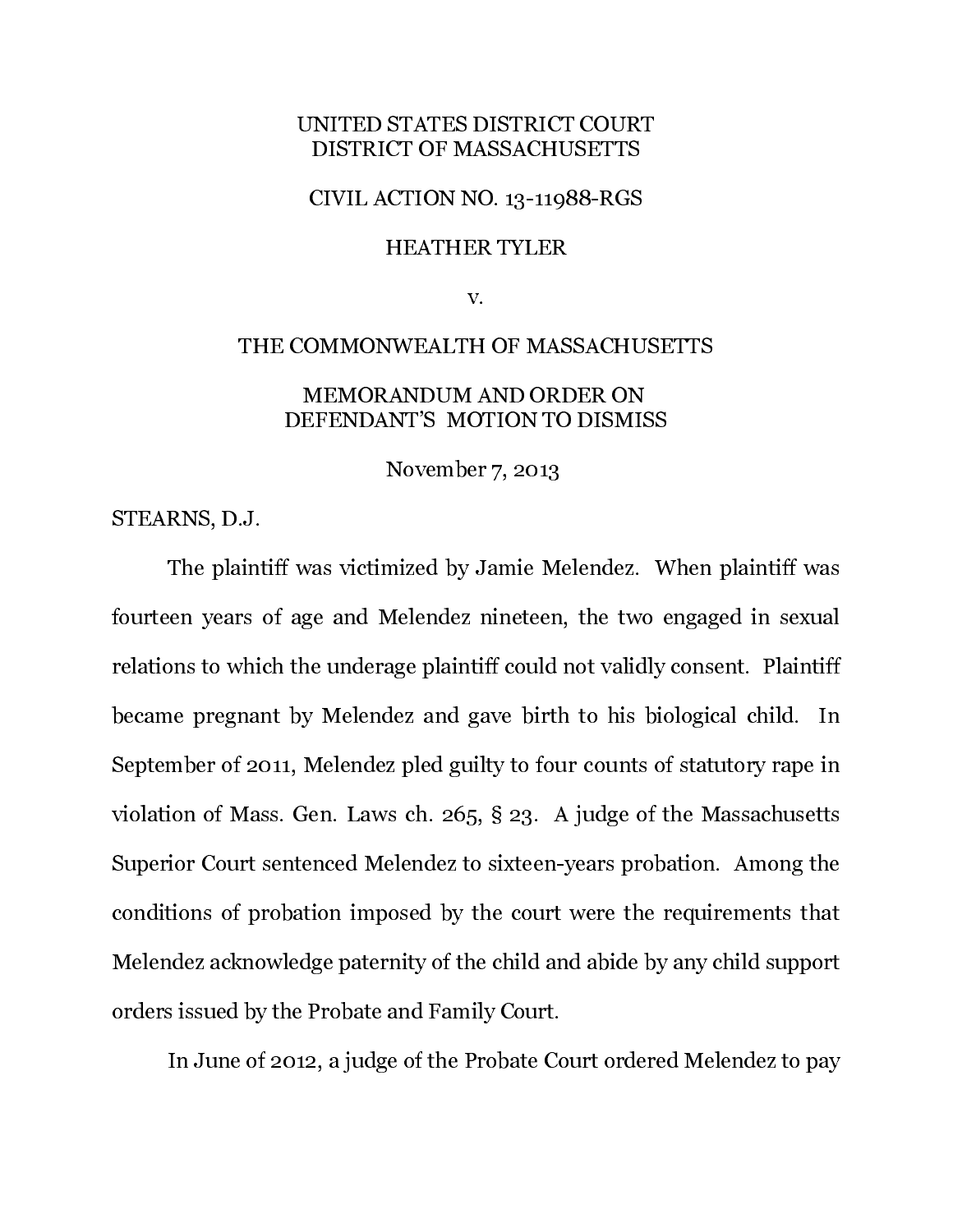child support. Melendez then sought visitation rights with the child. Prior to a scheduled hearing on Melendez's visitation request, plaintiff brought a motion in the Superior Court asking that the paternity condition of Melendez's sentence be vacated, arguing that it bound her to an unwanted sixteen-year relationship with her rapist. The sentencing judge denied the motion. Prior to a ruling by the Superior Court, however, plaintiff, pursuant to the Supreme Judicial Court's (SJC) emergency superintendence power, Mass. Gen. Laws ch. 211, § 3, petitioned the Single Justice to modify Melendez's sentence. She also asked that the Probate Court be enjoined from ruling on Melendez's request for visitation rights.1 The Single Justice denied the petition, stating that plaintiff did not have standing to challenge Melendez's sentence. The Single Justice also noted that it was open to plaintiff to take an appeal in the ordinary course from any adverse ruling of the Probate Court.<sup>2</sup> Plaintiff responded by repairing to the federal court where she filed this lawsuit seeking the same relief she had failed to obtain in the state courts.

<sup>1</sup> The Superior Court denied plaintiff's motion to revise Melendez's sentence while her petition to the Supreme Judicial Court was pending. The Single Justice thus treated her petition as one seeking relief from the Superior Court's ruling.

 $^{\rm 2}$  The Single Justice's denial of plaintiff's petition was affirmed by the full Court on a further appeal. The full Court adopted the Single Justice's decision without amendment.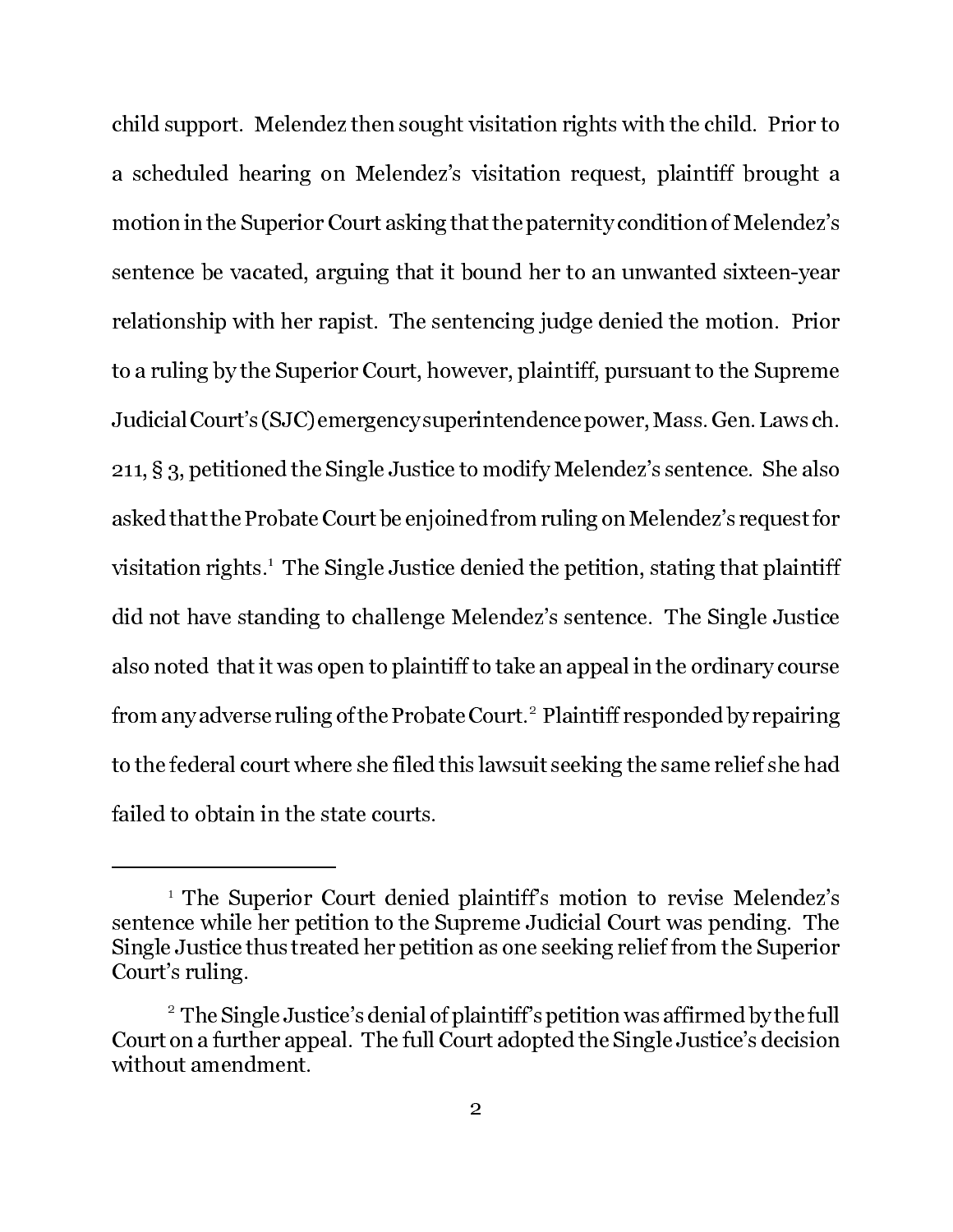Plaintiff's present action is framed under the Federal Civil Rights Act, 42 U.S.C. § 1983, naming the Commonwealth of Massachusetts, or by way of a proposed amendment, the Justices of its Superior Court, as defendant(s). Section 1983, of course, is not a separate cause of action but rather a statutory vehicle permitting a plaintiff to assert a violation of a federal right against certain state actors. The court will assume for present purposes that plaintiff has adequately pled a violation of her constitutional right to substantive due process. See Albright v. Oliver, 510 U.S. 266, 272 (1994) ("The protections of substantive due process have for the most party been accorded to matters relating to marriage, family, procreation, and the right to bodily integrity."). There is, however, a fatal jurisdictional impediment to the Complaint. It is this. At the heart of our federal constitutional system is the recognition that each of the constituent States functions as a legal sovereign and, under the Eleventh Amendment's bar to the extension of the federal judicial power to suits in law or equity against the States, the federal courts owe that sovereignty the utmost respect.

A suit against a government actor in his or her official capacity is the same as a suit "against [the] entity of which [the] officer is an agent." Monell v. New York City Dep't of Soc. Servs., 436 U.S. 658, 690 n.55 (1978). For purposes of the Eleventh Amendment, a State, its agencies, and agency officials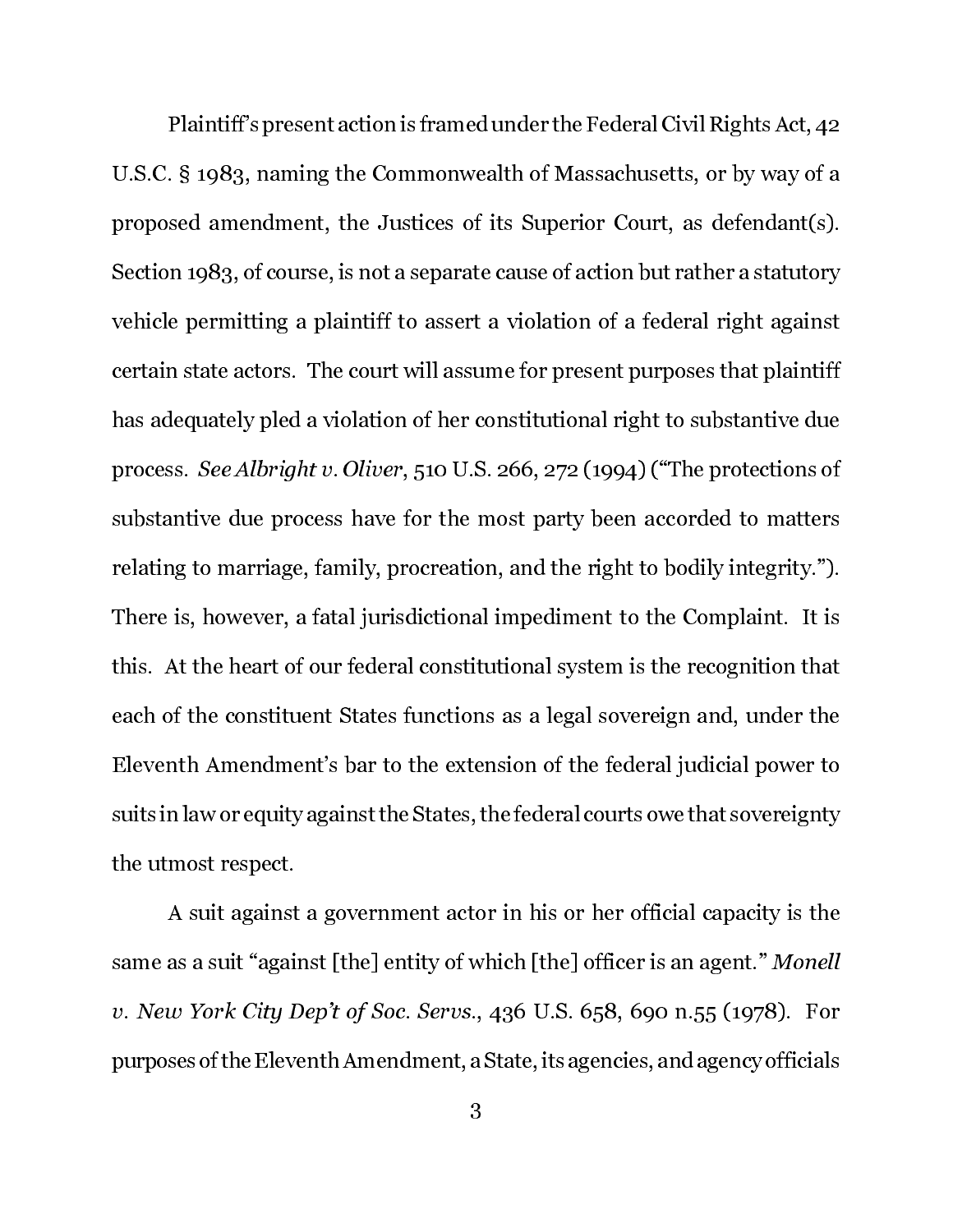acting in their official capacities are not "persons" in the meaning of section 1983, and therefore are not subject to suit in the federal courts without a State's consent (or an abrogation of State sovereignty in a particular instance by Congress). Will v. Michigan Dep't of State Police, 491 U.S. 58, 65-67 (1989); Lopes v. Commonwealth, 442 Mass. 170, 175 (2004). The Commonwealth has not consented to suit under section 1983 in its own or the federal courts. See Woodbridge v. Worcester State Hosp., 384 Mass. 38, 44-45 (1981). Cf. Commonwealth v. ELM Med. Labs., Inc., 33 Mass. App. Ct. 71, 76-77 (1992) (same, State Civil Rights Act). Moreover, a plaintiff may not resort to the expedient of simply naming a state official as a defendant as a means of circumventing the Eleventh Amendment. "[A] suit, although nominally aimed at an official, will be considered one against the sovereign 'if the judgment sought would expend itself on the public treasury or domain, or interfere with the public administration, or if the effect of the judgment would be to restrain the Government from acting, or to compel it to act.'" Muirhead v. Meacham, 427 F.3d 14, 18 (1st Cir. 2005), quoting Dugan v. Rank, 372 U.S. 609, 620 (1963). Cf. Mills v. State of Maine, 118 F.3d 37, 54-55 (1st Cir. 1997) (an award of prospective declaratory relief has "much the same effect as a full-fledged award of damages or restitution by the federal court" and is equally barred by the Eleventh Amendment).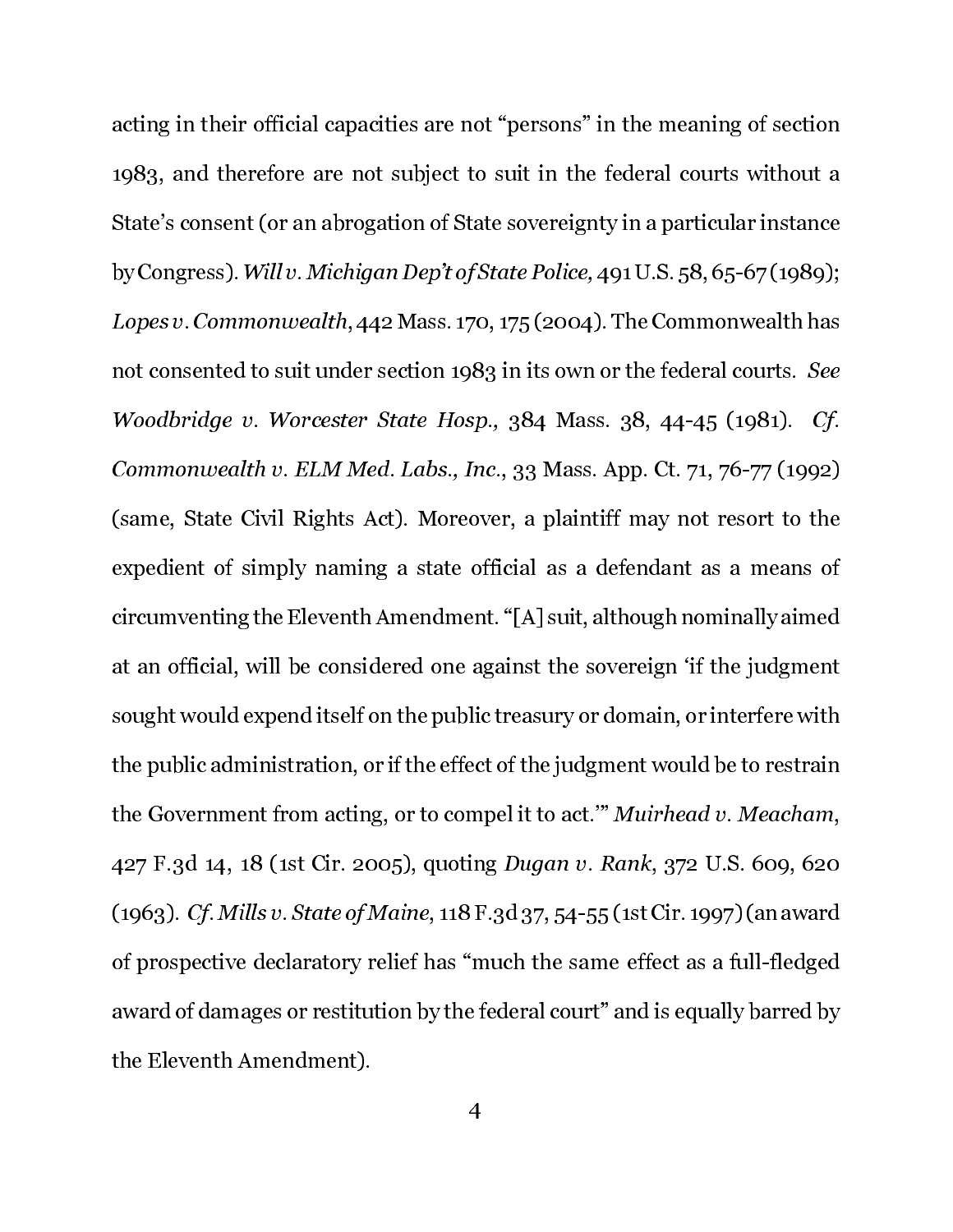It is true that the Eleventh Amendment does not prevent the bringing of a suit against State officials in their official capacity when a party seeks prospective equitable relief enjoining future violations of federal law. Green v. Mansour, 474 U.S. 64, 68 (1985); Ex parte Young, 209 U.S. 123, 159-160 (1908). The relief sought here, however, is not prospective. The sentence complained of has been imposed and is now an historical fact.<sup>3</sup> *See Edelman* v. Jordan, 415 U.S. 651, 664 (1974) ("[T]he relief awarded in Ex parte Young was prospective only; the Attorney General of Minnesota was enjoined to conform his future conduct of that office to the requirement of the Fourteenth Amendment." (emphasis added)). Moreover, the Ex Parte Young exception on which plaintiff relies does not authorize a federal court to award injunctive relief against a State official based on a violation of state law. Thus, this court has no power to grant plaintiff's prayer, see Pl's Br. at 10, that it declare the Single Justice to have erred in her interpretation of State rules of standing and appellate procedure. See Pennhurst Sch. & Hosp. v. Haldermann, 465 U.S. 89, 106 (1984).4

 $\,$   $\,$   $\,$  No controversy exists as to a ruling of the Probate Court on Melendez's visitation rights because none has yet been entered.

<sup>4</sup> Outside of the habeas context, only the Supreme Court has the authority to correct federal constitutional errors committed by a States's highest court. See Lance v. Dennis, 546 U.S. 459, 463 (2006) (the so-called Rooker-Feldman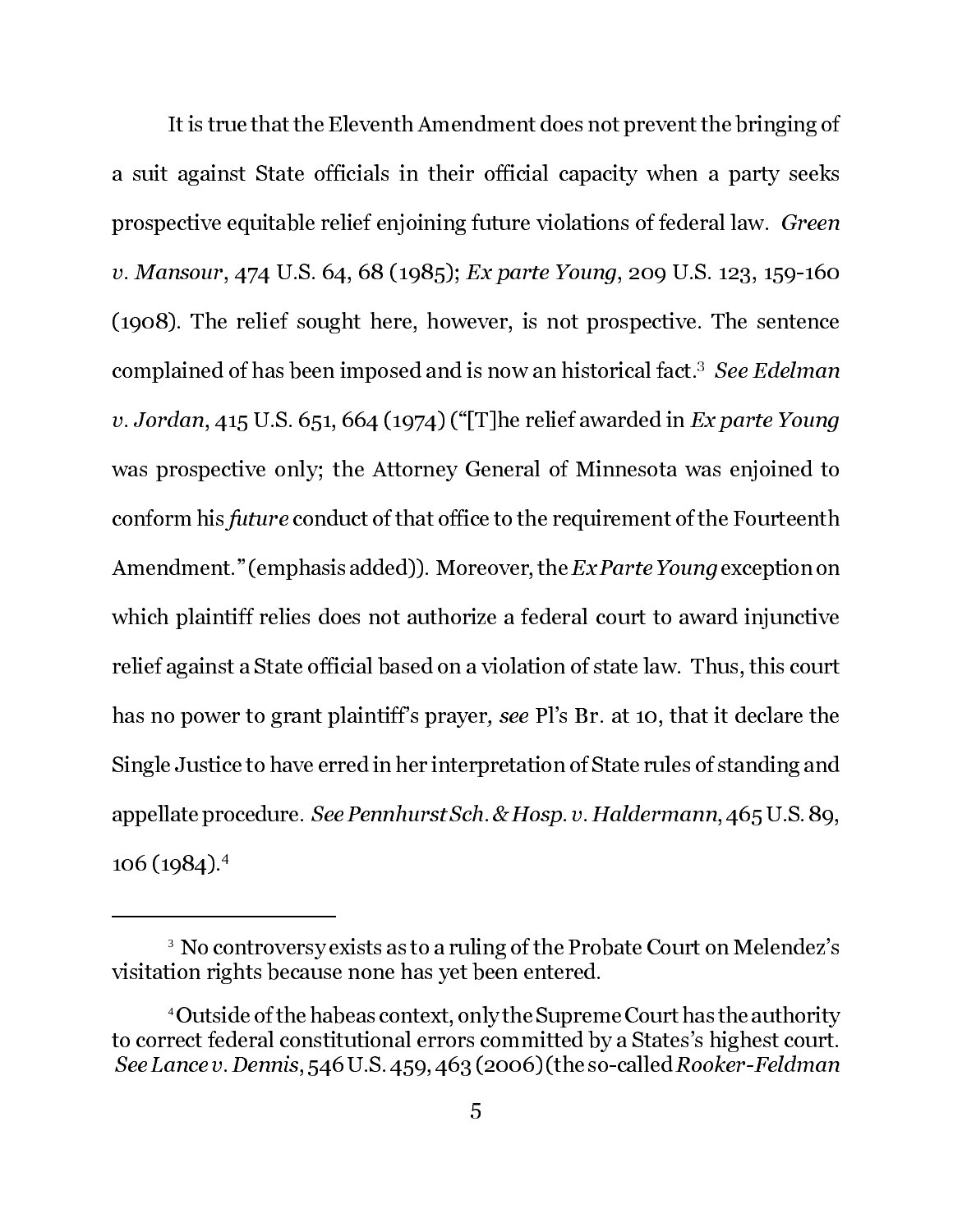Apart from the Eleventh Amendment bar, this is also a case in which Burford abstention would be appropriate. See Burford v. Sun Oil Co., 319 U.S. 315 (1943). The federal lawsuit as framed implicates fundamental State policies regarding the most intimate of domestic and family matters. See Colorado River Water Conservation Dist. v. United States, 424 U.S. 800, 814 (1976). The Supreme Court has held that "the abstention principles developed in Burford . . . might be relevant in a case involving elements of the domestic relationship even when the parties do not seek divorce, alimony, or child custody. This would be so when a case presents difficult questions of state law bearing on policy problems of substantial public import whose importance transcends the result in the case then at bar." Ankenbrandt v. Richards, 504 U.S. 689, 705-706 (1992) (internal quotations and citation omitted). The First Circuit has also intimated that a federal lawsuit seeking intervention in a state family court proceeding is exactly the type of case compelling consideration of Burford abstention. See Dunn v. Cometa, 238 F.3d 38, 42 (1st Cir. 2001) (" $[T]$ he case for  $[Burford]$  abstention would be even stronger if the claims here could not be resolved without deciding a dispute as to family status under state law, see Ankenbrandt, 504 U.S. at 706, or if the relief sought would interfere

doctrine bars federal courts from exercising appellate jurisdiction over final state court judgments).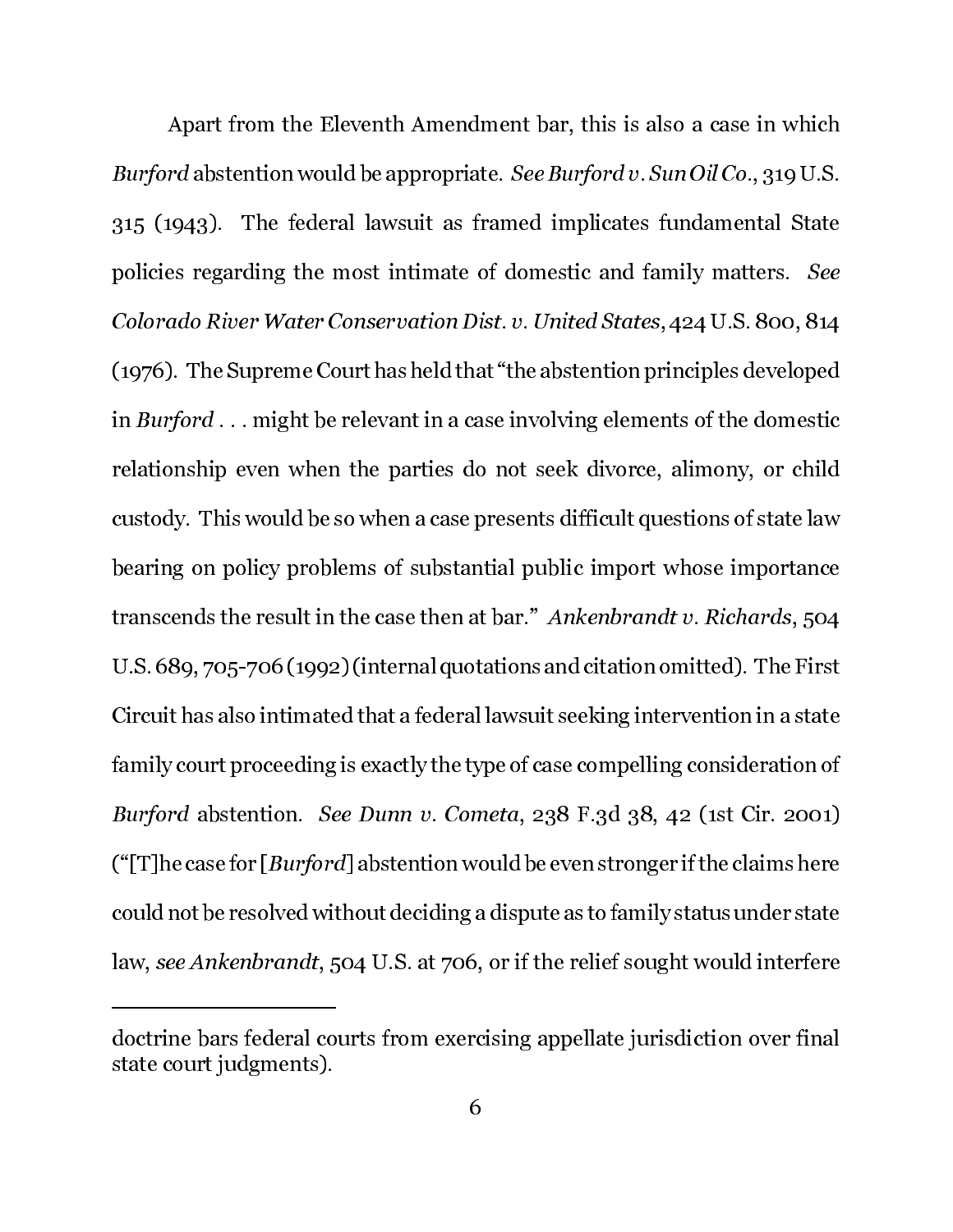with the state courts' machinery for divorce, alimony or child custody . . . ."). Cf. Minot v. Eckardt-Minot, 13 F.3d 590, 594 (2d Cir. 1994) (Burford abstention appropriate where dispute as to custody was pending in state court).

 Finally, insofar as plaintiff asks this court to enjoin the Probate Court proceedings, the Younger doctrine mandates against an exercise of jurisdiction. See Younger v. Harris, 401 U.S. 37, 43-45 (1971); Middlesex Cnty. Ethics Comm. v. Garden State Bar Ass'n, 457 U.S. 423, 431 (1982) ("The policies underlying Younger are fully applicable to noncriminal judicial proceedings when important state interests are involved."). Abstention "is appropriate when the requested relief would interfere (1) with an ongoing state judicial proceeding; (2) that implicates an important state interest; and (3) that provides an adequate opportunity for the federal plaintiff to advance [her] federal constitutional challenge." Rossi v. Gemma, 489 F.3d 26, 34-35 (1st Cir. 2007). Plaintiff asks this court to bar the Probate Court from, among other things, entering an alimony decree and determining the visitation rights of the biological father of the child – interests that are fundamental and uniquely reserved to the States.

It is simply not the case, as plaintiff alleges, that she has been deprived by the State of a remedy. As the Single Justice pointed out, her remedy – if one need be sought – is an appeal from any order eventually entered by the Probate